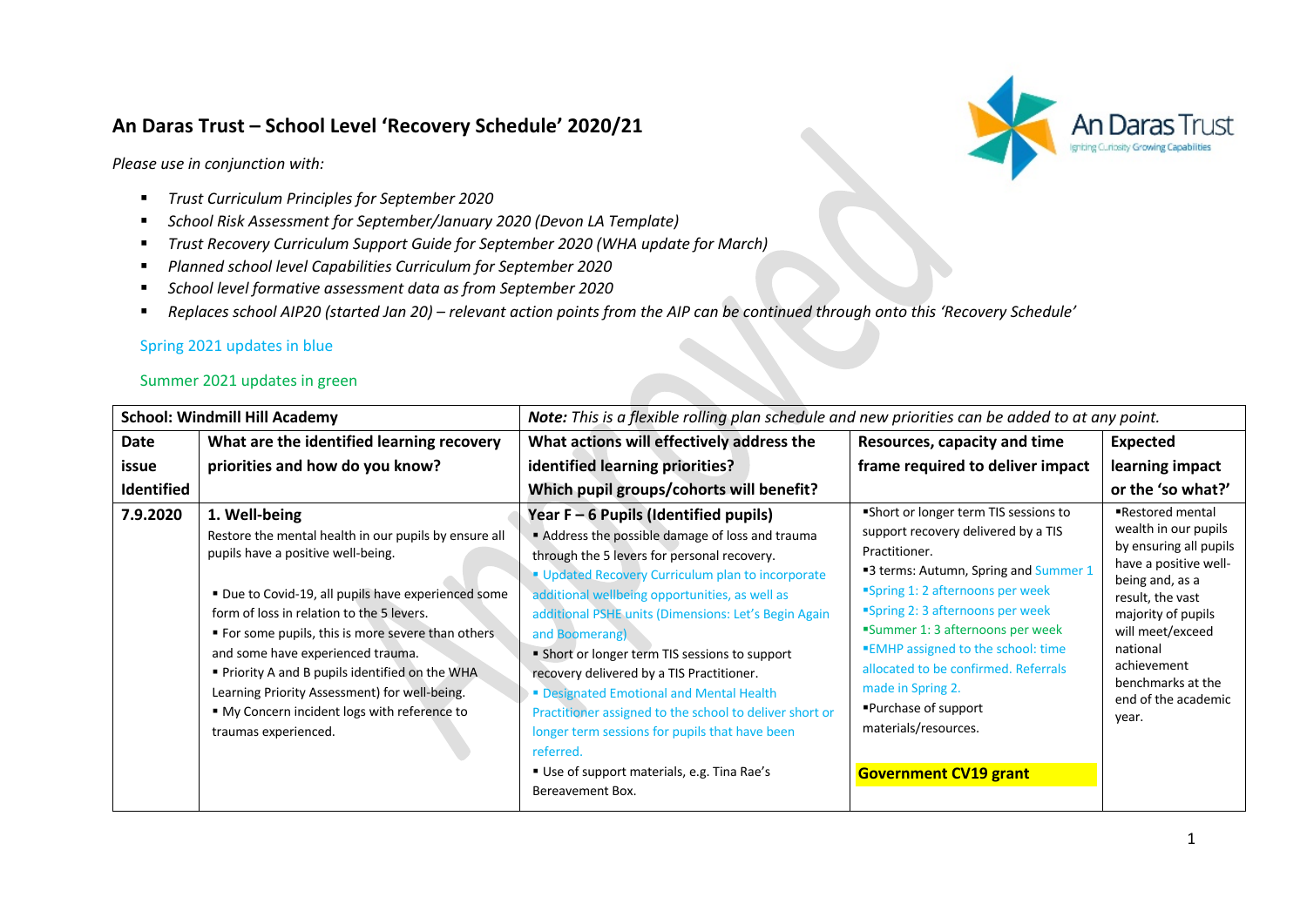|           |                                                                                                                                                                                                                                                                                                                                                                                                                                                                                                                                                                                                                                                                                                                                                                                                                                                               | Parent support.<br><b>Ensure all existing children receive external</b><br>specialist support.<br>Assess the needs of those vulnerable pupils at risk<br>through lockdown and who may need further formal<br>support.<br>Regular staff check ins for key vulnerable children,<br>especially those who had them prior to lockdown.<br>" Monitoring from SLT and TIS Lead.<br><b>Spring 1: TIS Practitioner to carry out weekly welfare</b><br>calls and deliver TIS sessions over the phone/in<br>school.<br>" Development of Sparkle Room to base TIS/EMHP<br>sessions.                                                                                                                                                                                                                                                                                                                                                                                                                                 |                                                                                                                                                                                                                                                                                                                                                                                                                                                                                                                                                                                                 |                                                                                                                                                                                                                 |
|-----------|---------------------------------------------------------------------------------------------------------------------------------------------------------------------------------------------------------------------------------------------------------------------------------------------------------------------------------------------------------------------------------------------------------------------------------------------------------------------------------------------------------------------------------------------------------------------------------------------------------------------------------------------------------------------------------------------------------------------------------------------------------------------------------------------------------------------------------------------------------------|---------------------------------------------------------------------------------------------------------------------------------------------------------------------------------------------------------------------------------------------------------------------------------------------------------------------------------------------------------------------------------------------------------------------------------------------------------------------------------------------------------------------------------------------------------------------------------------------------------------------------------------------------------------------------------------------------------------------------------------------------------------------------------------------------------------------------------------------------------------------------------------------------------------------------------------------------------------------------------------------------------|-------------------------------------------------------------------------------------------------------------------------------------------------------------------------------------------------------------------------------------------------------------------------------------------------------------------------------------------------------------------------------------------------------------------------------------------------------------------------------------------------------------------------------------------------------------------------------------------------|-----------------------------------------------------------------------------------------------------------------------------------------------------------------------------------------------------------------|
| 25.9.2020 | 2. Reception Year Language and<br><b>Communication</b><br>Deliver effective learning strategies and<br>interventions to ensure children are able to meet the<br>expected standard in Communication and Language<br>by the end of the EYFS.<br>" Due to Covid-19, pupils did not complete their last<br>term at Pre-School.<br>" Speech and Language support disrupted in<br>Summer term 2020 due to Coivd-19.<br>" Less opportunities for many children to take part<br>in group interactions or conversations with peers<br>during Covid-19 Pre-school closures and continued<br>during restrictions.<br><b>Baseline demonstrates that 13% are on track at</b><br>the start of Year F to achieve a GLD.<br><b>Baseline demonstrates that 39% are on track for</b><br>communication at the start of Year F to achieve a<br>GLD in Communication and Language. | <b>EYFS pupils</b><br>■ EYFS classroom to be enriched in language.<br>Good language modelled by staff at all times.<br>" Opportunities for developing language through<br>continuous provision.<br>" Class Texts chosen to develop language<br>" Participation in the Nuffield Early Language<br>Intervention (NELI) Programme (which has been<br>approved by the DfE). It consists of:<br>Nov/Dec: Language Screen assessment<br>Dec: Enrolment on Future Learn online training<br>platform and schools receive NELI resources<br>Jan: School staff undertake online training.<br>$\sim$<br>Jan/Feb - July: NELI is delivered to children.<br>Jan - July: Ongoing remote delivery support for<br>schools.<br>July: Follow-up Language Screen assessment.<br>" Monitoring by SLT, EYFS Lead and English Lead.<br>As of January 2021, online training has been<br>completed by school staff and the majority of pupils<br>screened but due to Covid-19 school closures the<br>programme has been paused. | "Highly experienced EYFS Teacher and<br>HLTA to be trained on the NELI<br>programme.<br>Release time needed for CPD and<br>undergoing assessments.<br>See timeline of events (Nov-July).<br><b>"Resources provided by the DfE.</b><br>"Target identified pupils from the<br>Language Screen Assessment.<br>"Identified pupils will receive the NELI<br>programme for 20 weeks. This will be<br>delivered in small groups and 1:1<br>sessions.<br>"Assessment to be completed at the end<br>of the intervention to measure progress.<br>(Funded by the Government:<br>Covid-19 Catch up Premium) | It is forecasted that<br>70% of pupils will<br>meet/exceed<br>national<br>achievement<br>benchmarks for a<br>GLD in at the end of<br>EYFS.<br>■100% of identified<br>pupils to make good<br>or better progress. |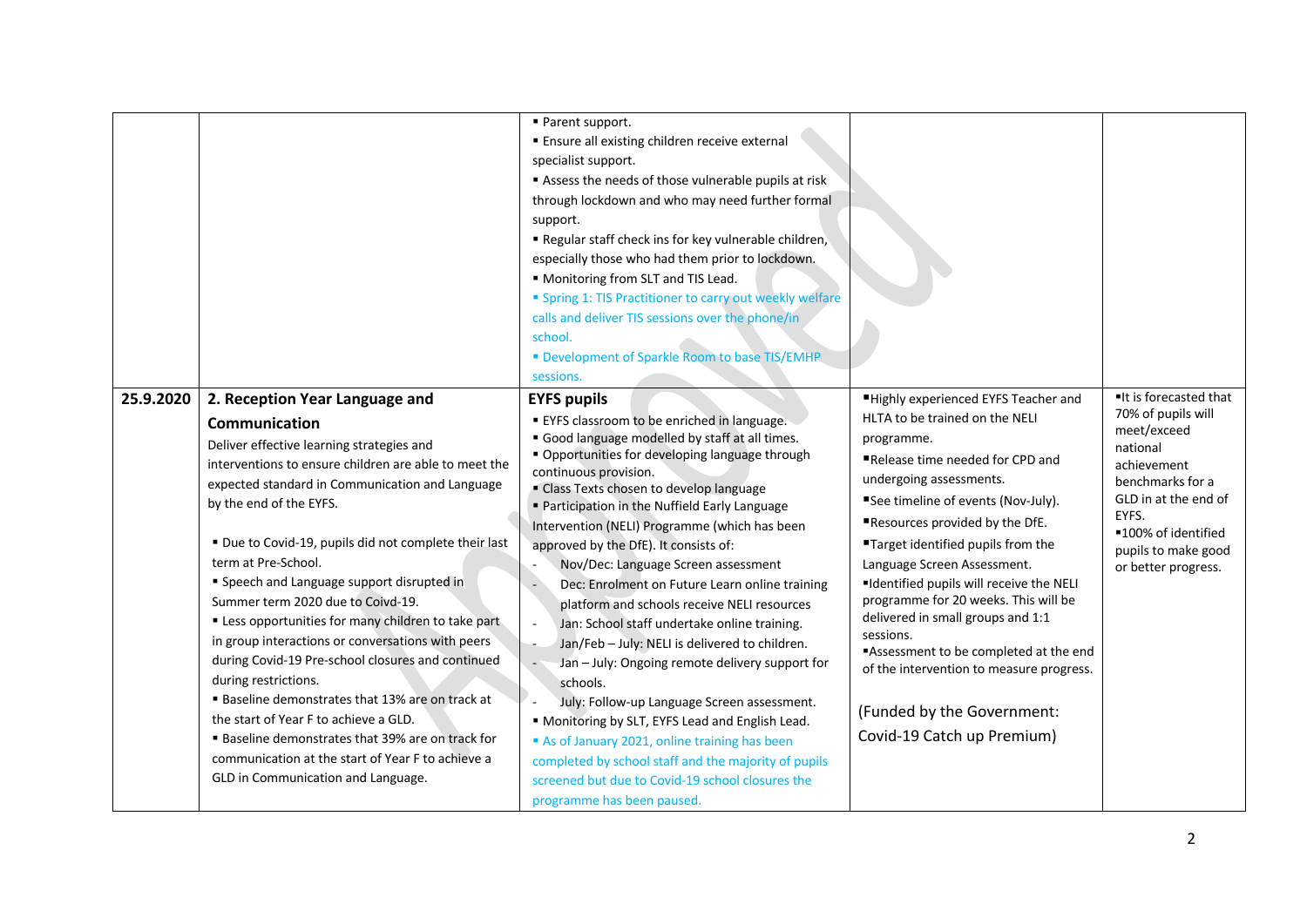| 9.9.2020 | ■ The delay in language development for some<br>children is impacting on other areas of the<br>curriculum including PSED.<br>3. Year 1 and 2 Phonics<br>Deliver effective learning strategies and skills, taught<br>systematically to ensure the vast majority of pupils<br>meet national achievement benchmarks in phonics.<br>" Due to Covid-19, pupils were not taught the full<br>progression of phonics in EYFS (some of phase 3 and<br>phase 4).<br>At the end of Spring 1 2020, 57% of pupils were<br>secure with phase 3 phonemes.<br>At the end of July 2020, 75% of pupils were<br>working at 40-60 secure+, 54%: Expected<br>emerg/dev: 54% and 0% Expected secure+ for<br>reading.<br>" Data upon return in March:<br><b>Y1</b> | " Resume screening upon pupils return on the 8th<br>March and begin programme. Implications will mean<br>that the programme needs to be continued into Y1<br>(and an additional member of staff may need to be<br>trained - training has been booked).<br>Year 1 and 2 pupils<br>"Phonics - Letters and Sounds with early assessments<br>to identify stage in reading for children in Year 1 and<br>2. Record on Phonics Tracker.<br>"Phonics sessions to begin daily 20-30 minutes<br>teaching two/three sounds.<br>"Daily readers to continue as normal.<br>"Ensure EYFS/KS1 have the relevant new Phonics<br>reading books to take home regularly which<br>correspond to phonemes being taught.<br>"Access to 'online' Bug Club for additional reading<br>books at home with added bolt on of phonics readers.<br>"Daily whole class guided reading (Years $1-6$ ) using<br>VIPERS approach.<br>"Class novel to be read daily for enjoyment and<br>introduce 'Favourite Five'. | "Highly experienced Year 1 Teaching<br>Assistant (provide Teaching Assistant in<br>YF/1 so MB can be released to deliver<br>1:1 catch $up - post$ teaching).<br>■4 afternoons per week<br>"3 terms: Autumn, Spring and Summer<br>"Target 24/27 Y1 pupils.<br>■Highly experienced Year 2 Teaching<br>Assistant (provide Teaching Assistant in<br>YF so MH can be released to deliver 1:1<br>catch up - post teaching).<br>■Autumn: 2 additional afternoons per<br>week<br>■Target 25/30 Y2 pupils<br>"Spring 2 and Summer: 1 afternoon per | Y1<br>"It is forecasted that<br>79% of pupils will<br>pass the phonics<br>screening check in<br>June 2021.<br>Y <sub>2</sub><br><b>The expectation is</b><br>that the majority will<br>pass the re-screening<br>at the end of the<br>year which means<br>that the vast<br>majority of pupils<br>will pass the phonics<br>screening check<br>(90%) by the end of<br>Key Stage One. |
|----------|---------------------------------------------------------------------------------------------------------------------------------------------------------------------------------------------------------------------------------------------------------------------------------------------------------------------------------------------------------------------------------------------------------------------------------------------------------------------------------------------------------------------------------------------------------------------------------------------------------------------------------------------------------------------------------------------------------------------------------------------|-----------------------------------------------------------------------------------------------------------------------------------------------------------------------------------------------------------------------------------------------------------------------------------------------------------------------------------------------------------------------------------------------------------------------------------------------------------------------------------------------------------------------------------------------------------------------------------------------------------------------------------------------------------------------------------------------------------------------------------------------------------------------------------------------------------------------------------------------------------------------------------------------------------------------------------------------------------------------------------|-------------------------------------------------------------------------------------------------------------------------------------------------------------------------------------------------------------------------------------------------------------------------------------------------------------------------------------------------------------------------------------------------------------------------------------------------------------------------------------------------------------------------------------------|-----------------------------------------------------------------------------------------------------------------------------------------------------------------------------------------------------------------------------------------------------------------------------------------------------------------------------------------------------------------------------------|
|          | "79% of pupils are secure in their phase 3<br>phonemes. This remains the same as the end of<br>Autumn 2 (one new child who is low ability).<br>■69% of pupils are secure in the phase 5 phonemes<br>that they have learnt so far.<br><b>Y2</b><br>"20% of pupils that did not pass the phonics"<br>screening check in Autumn 2 are on track to pass<br>the re-screening. are secure in their phase 3<br>phonemes.<br>" Priority A and B pupils identified on the WHA<br>Learning Priority Assessment.<br>" Phonics Assessments completed in the first week.                                                                                                                                                                                 | "Use updated English progression grids to aid<br>planning.<br>"Phonic interventions provided by experienced Year 1<br>and 2 Teaching Assistants who can provide 1:1 catch<br>up (post learning) for priority A and B pupils<br>(identified on WHA Learning Priority Assessment).<br>"Opportunities to promote phonics and early reading<br>in continuous provision.<br>"Continued support from EYFS Lead and CPD<br>opportunities.<br>"Monitoring of phonics by SLT, English Lead, EYFS<br>Lead and AIO.                                                                                                                                                                                                                                                                                                                                                                                                                                                                          | week<br>"Target 5 pupils so that all pupil pass<br>the phonics screening by the end of the<br>academic year.<br><b>Trust Recovery Funding</b><br><b>Use Government CV19</b><br>grant/forecasted Government<br><b>CV19 Summer</b>                                                                                                                                                                                                                                                                                                          |                                                                                                                                                                                                                                                                                                                                                                                   |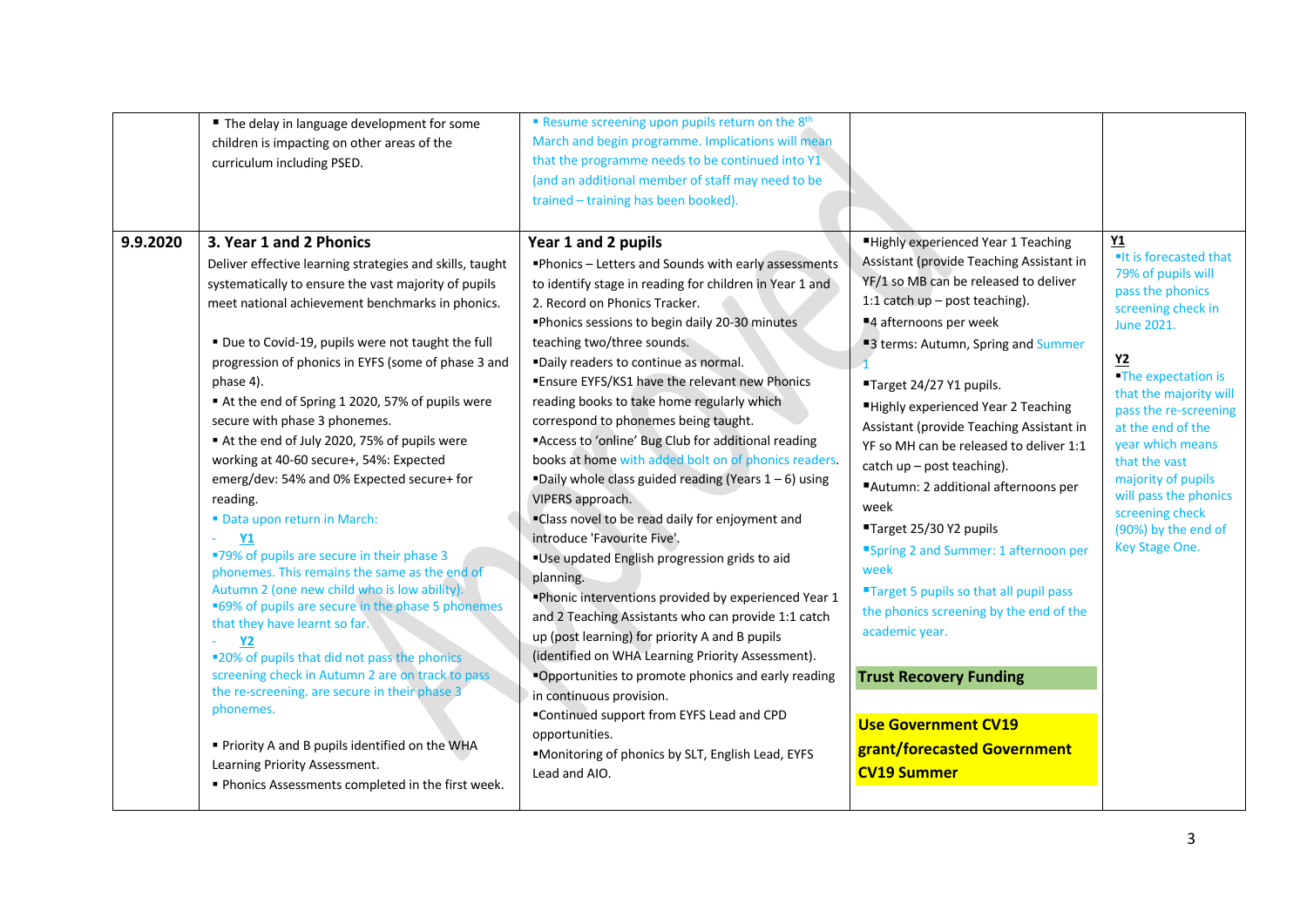|        |                                                                                                                                                                                                                                                                                                                                                                                                                                                                                                                                                                                                                                                                                                                                                                                                                                                                                                                                                                                                                      | "Spring 1: Phonics/reading forms a priority of remote<br>(blended) learning. Focus on 'live' lessons and is<br>support with daily reading opportunities, pre-<br>recorded videos and interventions (see weekly review)<br>for more detail).<br>"Interventions led by support staff (in school and via<br>Teams).<br>"Promotion of Bug Club (KS1) online and MyON (Years<br>2+), as well as the Virtual Library (Oak Academy and<br><b>National Literacy Trust).</b>                                                                                                                                                                                                                                                                                                                                                                                                                         |                                                                                                                                     |                                                                                                                                                                 |
|--------|----------------------------------------------------------------------------------------------------------------------------------------------------------------------------------------------------------------------------------------------------------------------------------------------------------------------------------------------------------------------------------------------------------------------------------------------------------------------------------------------------------------------------------------------------------------------------------------------------------------------------------------------------------------------------------------------------------------------------------------------------------------------------------------------------------------------------------------------------------------------------------------------------------------------------------------------------------------------------------------------------------------------|---------------------------------------------------------------------------------------------------------------------------------------------------------------------------------------------------------------------------------------------------------------------------------------------------------------------------------------------------------------------------------------------------------------------------------------------------------------------------------------------------------------------------------------------------------------------------------------------------------------------------------------------------------------------------------------------------------------------------------------------------------------------------------------------------------------------------------------------------------------------------------------------|-------------------------------------------------------------------------------------------------------------------------------------|-----------------------------------------------------------------------------------------------------------------------------------------------------------------|
| 1.3.21 | 4. Year 2 Reading<br>Deliver effective learning strategies and skills, taught<br>systematically to ensure the vast majority of pupils<br>meet/exceed national achievement benchmarks in<br>reading.<br>" Due to Covid-19, pupils were not taught the full Y1<br>curriculum in reading and time to consolidate and<br>Y2 has been interrupted by additional school<br>closures in Spring 1 and part of Spring 2.<br>At the end of December 2020, practice SATs<br>demonstrated that 40% are on track to achieve the<br>expected standard with 3% on track to achieve GDS.<br>Data upon return in March:<br>Pupils, on average, have made 9 months<br>$\sim$<br>reading progress in 6 months through the<br>Accelerated Reader programme.<br>61% of pupils have demonstrated that they are<br>on track to achieve EXS in reading using the<br>SATs paper and 72% in teacher assessment.<br>Girls and PPG pupils are focus groups.<br>" Priority A and B pupils identified on the WHA<br>Learning Priority Assessment). | Year 2 pupils<br>"March - focus on key areas of comprehension that<br>are an identified challenge to children to embed<br>learning.<br>"Every second counts with learning to catch up and<br>keep up.<br>"English - Whole class guided reading with the VIPERS<br>approach.<br>"Formative assessments to be completed by staff on a<br>daily basis.<br>"Formative assessments analysed on a weekly basis<br>by KS and SLT to identify gaps and priority groups<br>within cohorts. Use of proformas and pupil progress<br>meetings.<br>"Consolidate Phonic knowledge.<br>"Use of Team Teaching to aid recovery, e.g. Subject<br>Leaders teaching with Class Teachers.<br>"Continued support from English Lead.<br>"Experienced Teaching Assistant 1:1 catch up for<br>priority A and B pupils (identified on WHA Learning<br>Priority Assessment).<br>"Monitoring from SLT and English Lead. | Highly experienced Year 2 Teaching<br>Assistant.<br>■2 afternoons per week<br>■1 ½ terms: Spring 2 and Summer<br>"Target: 12 pupils | It is forecasted that<br>76% of pupils will<br>meet/exceed<br>national<br>achievement<br>benchmarks in<br>writing at the end of<br>Key Stage One (Year<br>Two). |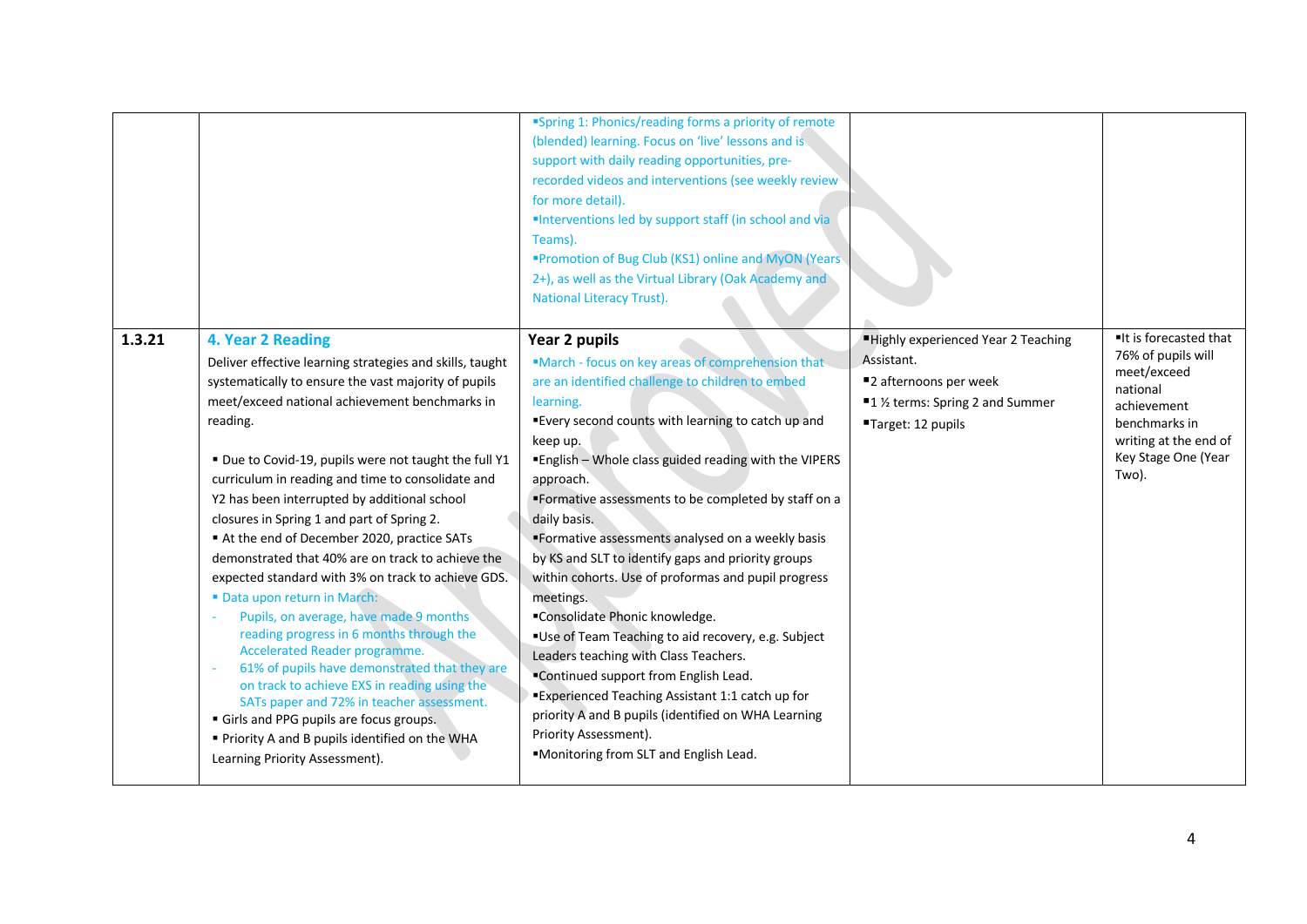| 1.3.21   | 5. Year 5 Reading<br>Deliver effective learning strategies and skills, taught<br>systematically to ensure the vast majority of pupils<br>meet/exceed national achievement benchmarks in<br>reading.<br>■ Due to Covid-19, pupils were not taught the full Y4<br>curriculum in reading and time to consolidate and<br>Y5 has been interrupted by additional school<br>closures in Spring 1 and part of Spring 2.<br>At the end of December 2020, data demonstrated<br>that 60% of pupils were working at the emerging<br>level or higher (which is the expectation at this point<br>in the year. | Year 5 pupils<br>"March - focus on key areas that are an identified<br>challenge to children to embed learning.<br>"Every second counts with learning to catch up and<br>keep up.<br>"English - Whole class guided reading with the VIPERS<br>approach.<br>"Formative assessments to be completed by staff on a<br>daily basis.<br>"Formative assessments analysed on a weekly basis<br>by KS and SLT to identify gaps and priority groups<br>within cohorts. Use of proformas and pupil progress<br>meetings.<br>■Continued support from English Lead. | ■Highly experienced Year 5 Higher Level<br>Teaching Assistant/Class Teacher<br>■1 afternoon per week<br>■1 ½ terms: Spring 2 and Summer<br>"Target: 6 pupils                                                                         | ■It is forecasted that<br>the vast majority of<br>pupils will<br>meet/exceed<br>national<br>achievement<br>benchmarks at the<br>end of the academic<br>year/end of Key<br>Stage Two. |
|----------|-------------------------------------------------------------------------------------------------------------------------------------------------------------------------------------------------------------------------------------------------------------------------------------------------------------------------------------------------------------------------------------------------------------------------------------------------------------------------------------------------------------------------------------------------------------------------------------------------|---------------------------------------------------------------------------------------------------------------------------------------------------------------------------------------------------------------------------------------------------------------------------------------------------------------------------------------------------------------------------------------------------------------------------------------------------------------------------------------------------------------------------------------------------------|--------------------------------------------------------------------------------------------------------------------------------------------------------------------------------------------------------------------------------------|--------------------------------------------------------------------------------------------------------------------------------------------------------------------------------------|
|          | " Data upon return in March:<br>Pupils, on average, have made 17 months<br>reading progress in 6 months through the<br>Accelerated Reader programme.<br>81% of pupils have demonstrated that they are<br>on track to achieve EXS in reading using the<br>NTS Reading paper (with an average SS of<br>110.1) and 54% in teacher assessment.<br><b>Boys and EAL pupils are focus groups.</b><br>Priority A and B pupils identified on the WHA<br>Learning Priority Assessment).                                                                                                                   | <b>Experienced Higher Level Teaching</b><br>Assistant/Learning Mentor 1:1 catch up for priority A<br>and B pupils (identified on WHA Learning Priority<br>Assessment).<br>"Monitoring from SLT and English Lead.                                                                                                                                                                                                                                                                                                                                        |                                                                                                                                                                                                                                      |                                                                                                                                                                                      |
| 9.9.2020 | 6. Year 2 Writing<br>Deliver effective learning strategies and skills, taught<br>systematically to ensure the vast majority of pupils<br>meet/exceed national achievement benchmarks in<br>writing.<br>■ Due to Covid-19, pupils were not taught the full Y1<br>curriculum in writing and time to consolidate.<br>At the end of July 2020, 72% of pupils were<br>working at EXP+, 30%: EXS+ and 3% GDS at the end<br>of Year 1 in writing.                                                                                                                                                      | Year 2 pupils<br>"September - focus on key areas that are an identified<br>challenge to children to embed learning.<br>"Every second counts with learning to catch up and<br>keep up.<br><b>English - Babcock Texts that Teach (supplemented</b><br>by Talk for writing).<br>"Formative assessments to be completed by staff on a<br>daily basis.<br>"Formative assessments analysed on a weekly basis<br>by KS and SLT to identify gaps and priority groups                                                                                            | "Learning Tutor to provide 1:1 catch up<br>for priority A and B pupils (identified on<br>WHA Learning Priority Assessment).<br>■2 mornings per week.<br>"Target 6 pupils.<br><b>Government CV19 grant:</b><br><b>Learning Mentor</b> | It is forecasted that<br>69% of pupils will<br>meet/exceed<br>national<br>achievement<br>benchmarks in<br>writing at the end of<br>Key Stage One (Year<br>Two).                      |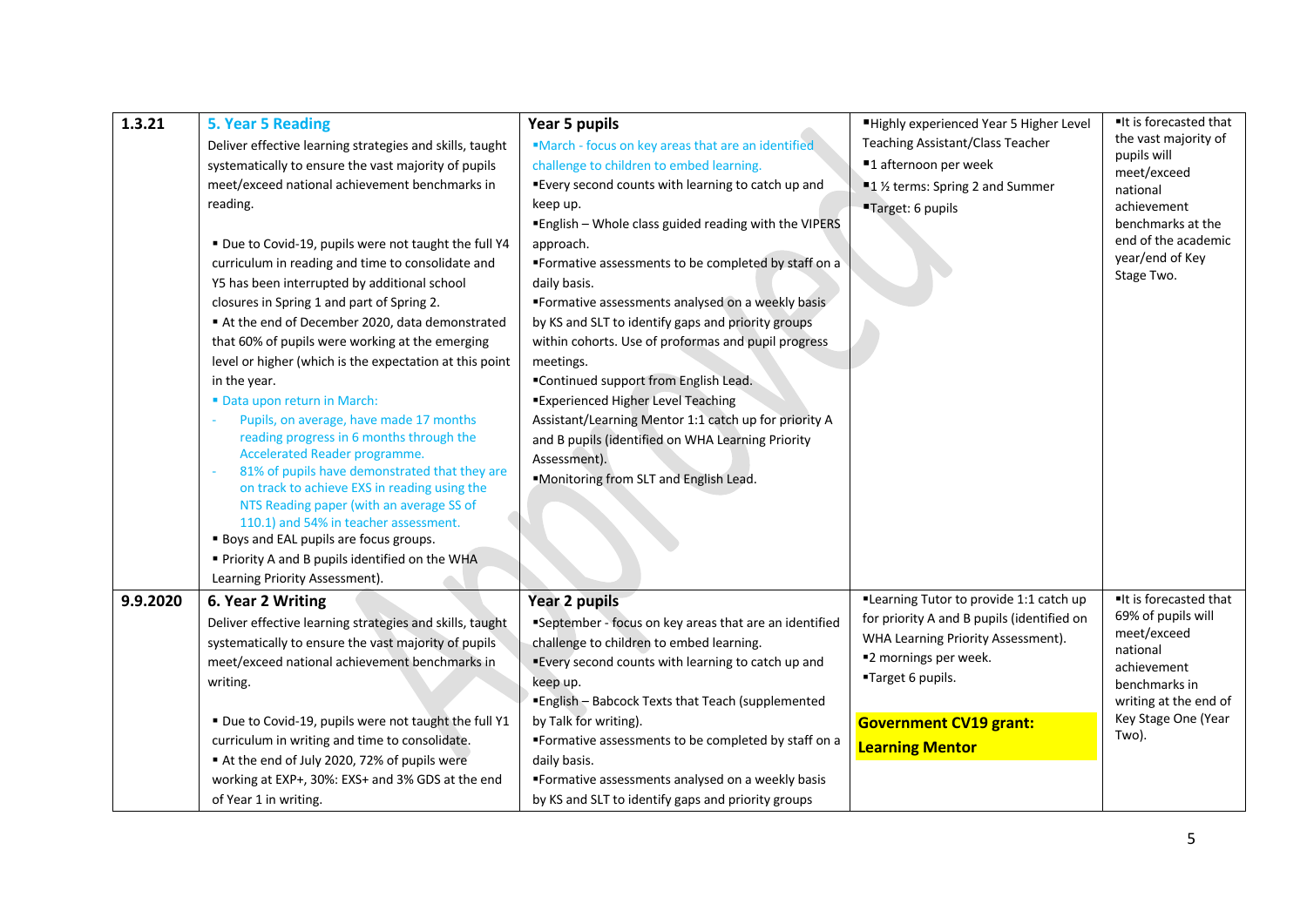|          | <b>Boys and EAL pupils are focus groups.</b>             | within cohorts. Use of proformas and pupil progress     |                                                                                  |                                             |
|----------|----------------------------------------------------------|---------------------------------------------------------|----------------------------------------------------------------------------------|---------------------------------------------|
|          | Priority A and B pupils identified on the WHA            | meetings.                                               |                                                                                  |                                             |
|          | Learning Priority Assessment).                           | "Use of 'Tiers of Vocabulary' (featured in each         |                                                                                  |                                             |
|          |                                                          | classroom) to further develop language and              |                                                                                  |                                             |
|          |                                                          | understanding.                                          |                                                                                  |                                             |
|          |                                                          | "Consolidate Grapheme/Phoneme Correspondence.           |                                                                                  |                                             |
|          |                                                          | "Use of Team Teaching to aid recovery, e.g. Subject     |                                                                                  |                                             |
|          |                                                          | Leaders teaching with Class Teachers.                   |                                                                                  |                                             |
|          |                                                          | "Continued support from English Lead.                   |                                                                                  |                                             |
|          |                                                          | "Learning Mentor to provide 1:1 catch up for priority   |                                                                                  |                                             |
|          |                                                          | A and B pupils (identified on WHA Learning Priority     |                                                                                  |                                             |
|          |                                                          | Assessment).                                            |                                                                                  |                                             |
|          |                                                          | "Monitoring from SLT and English Lead.                  |                                                                                  |                                             |
|          |                                                          | "Spring 1: Writing forms a priority of remote           |                                                                                  |                                             |
|          |                                                          | (blended) learning.                                     |                                                                                  |                                             |
|          |                                                          | "Use of quality assured 'Talk for Writing' resources as |                                                                                  |                                             |
|          |                                                          | a stimulus for writing (see weekly review for more      |                                                                                  |                                             |
|          |                                                          | detail).                                                |                                                                                  |                                             |
|          |                                                          | "High quality feedback to support and develop pupils'   |                                                                                  |                                             |
|          |                                                          | writing.                                                |                                                                                  |                                             |
|          |                                                          | "Interventions supported/led by support staff (in       |                                                                                  |                                             |
|          |                                                          | school and via Teams).                                  |                                                                                  |                                             |
|          |                                                          | "Weekly drop in/support provided by learning tutor      |                                                                                  |                                             |
|          |                                                          | supporting/targeting priority pupils in                 |                                                                                  |                                             |
|          |                                                          | school/remotely.                                        |                                                                                  |                                             |
|          |                                                          | "Use of On Track RS Writing Intervention programme.     |                                                                                  |                                             |
|          |                                                          | "Focus on spelling as a barrier to progress with some   |                                                                                  |                                             |
|          |                                                          | pupils.                                                 |                                                                                  |                                             |
| 9.9.2020 | 7. Year 3 Writing                                        | <b>Year 3 pupils</b>                                    | "Learning Tutor to provide 1:1 catch up                                          | It is forecasted that<br>73% of pupils will |
|          | Deliver effective learning strategies and skills, taught | "September - focus on key areas that are an identified  | for priority A and B pupils (identified on<br>WHA Learning Priority Assessment). | meet/exceed                                 |
|          | systematically to ensure the vast majority of pupils     | challenge to children to embed learning.                | "2 mornings per week.                                                            | national                                    |
|          | meet/exceed national achievement benchmarks in           | "Every second counts with learning to catch up and      | "Target 6 pupils.                                                                | achievement                                 |
|          | writing.                                                 | keep up.                                                |                                                                                  | benchmarks in                               |
|          |                                                          | "English - Babcock Texts that Teach (supplemented       |                                                                                  | writing at the end of<br>Year Three.        |
|          |                                                          | by Talk for writing).                                   |                                                                                  |                                             |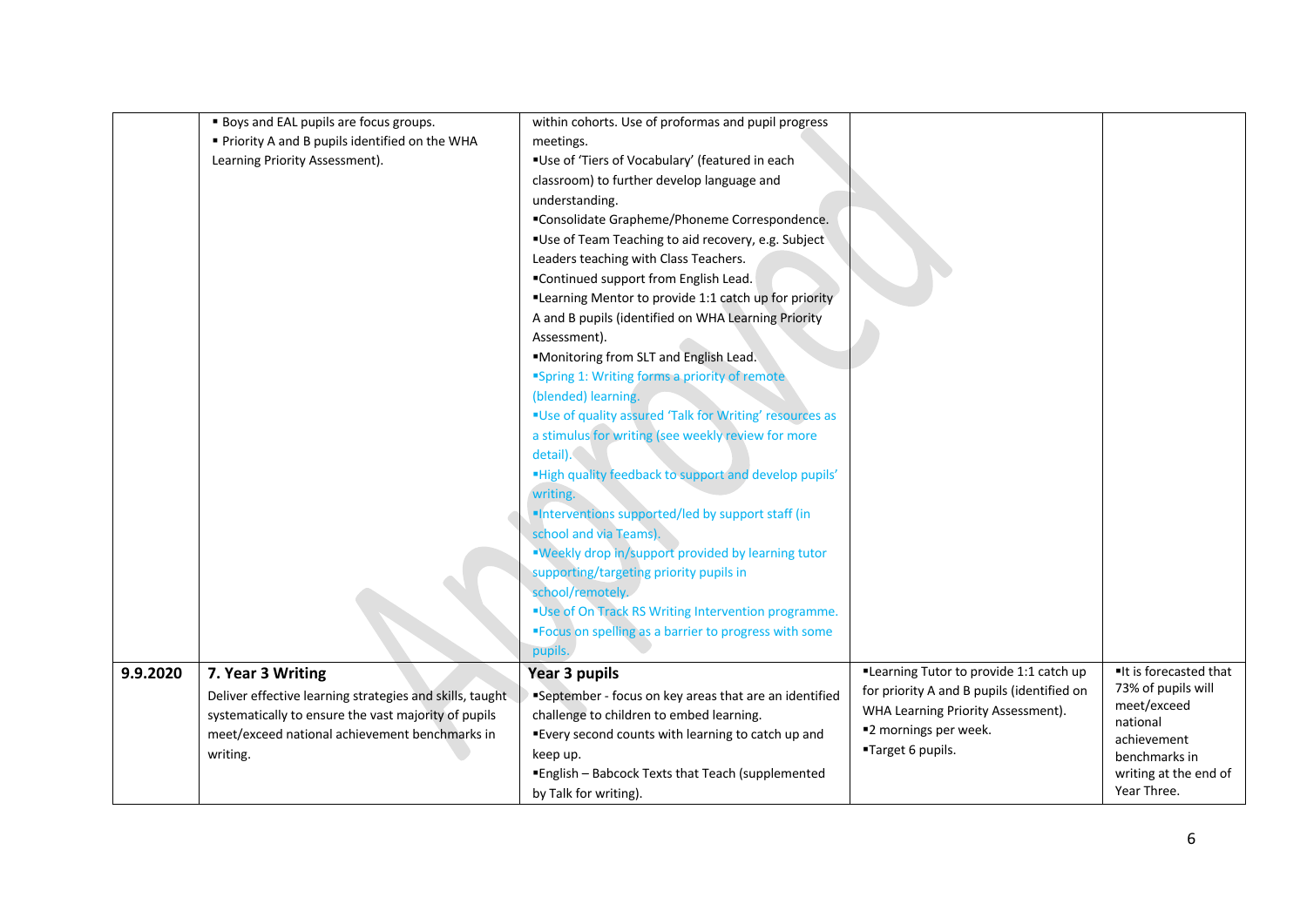|          | " Due to Covid-19, pupils were not taught the full Y2 | "Formative assessments to be completed by staff on a    | <b>Government CV19 grant:</b>          |                       |
|----------|-------------------------------------------------------|---------------------------------------------------------|----------------------------------------|-----------------------|
|          | curriculum in writing and time to consolidate         | daily basis.                                            | <b>Learning Mentor</b>                 |                       |
|          | learning.                                             | "Formative assessments analysed on a weekly basis       |                                        |                       |
|          | At the end of July 2020, 59% of pupils were           | by KS and SLT to identify gaps and priority groups      |                                        |                       |
|          | working at EXP+, 31%: EXS+ and 0% GDS at the end      | within cohorts. Use of proformas and pupil progress     |                                        |                       |
|          | of Year 2 in writing.                                 | meetings.                                               |                                        |                       |
|          | • PPG and EAL pupils are focus groups.                | "Use of 'Tiers of Vocabulary' (featured in each         |                                        |                       |
|          | Priority A and B pupils identified on the WHA         | classroom) to further develop language and              |                                        |                       |
|          | Learning Priority Assessment).                        | understanding.                                          |                                        |                       |
|          |                                                       | "Consolidate Grapheme/Phoneme Correspondence.           |                                        |                       |
|          |                                                       | "Use of Team Teaching to aid recovery, e.g. Subject     |                                        |                       |
|          |                                                       | Leaders teaching with Class Teachers.                   |                                        |                       |
|          |                                                       | "Continued support from English Lead.                   |                                        |                       |
|          |                                                       | "Experienced Teaching Assistant/Teacher to provide      |                                        |                       |
|          |                                                       | 1:1 catch up for priority A and B pupils (identified on |                                        |                       |
|          |                                                       | WHA Learning Priority Assessment).                      |                                        |                       |
|          |                                                       | "Monitoring from SLT and English Lead.                  |                                        |                       |
|          |                                                       | "Spring 1: Writing forms a priority of remote           |                                        |                       |
|          |                                                       | (blended) learning.                                     |                                        |                       |
|          |                                                       | "Use of quality assured 'Talk for Writing' resources as |                                        |                       |
|          |                                                       | a stimulus for writing (see weekly review for more      |                                        |                       |
|          |                                                       | detail).                                                |                                        |                       |
|          |                                                       | "High quality feedback to support and develop pupils'   |                                        |                       |
|          |                                                       | writing.                                                |                                        |                       |
|          |                                                       | "Interventions supported/led by support staff (in       |                                        |                       |
|          |                                                       | school and via Teams).                                  |                                        |                       |
|          |                                                       | "Weekly drop in/support provided by learning tutor      |                                        |                       |
|          |                                                       | supporting/targeting priority pupils in                 |                                        |                       |
|          |                                                       | school/remotely.                                        |                                        |                       |
|          |                                                       | "Use of On Track RS Writing Intervention programme.     |                                        |                       |
|          |                                                       | "Focus on spelling as a barrier to progress with some   |                                        |                       |
|          |                                                       | pupils.                                                 |                                        |                       |
|          |                                                       | "Support from NO (KS2 Lead and NQT mentor).             |                                        |                       |
| 1.3.2021 | 8. Year 5 Writing                                     | Year 5 pupils                                           | Highly experienced Year 5 Higher Level | It is forecasted that |
|          |                                                       |                                                         | Teaching Assistant/Learning Mentor.    | the vast majority of  |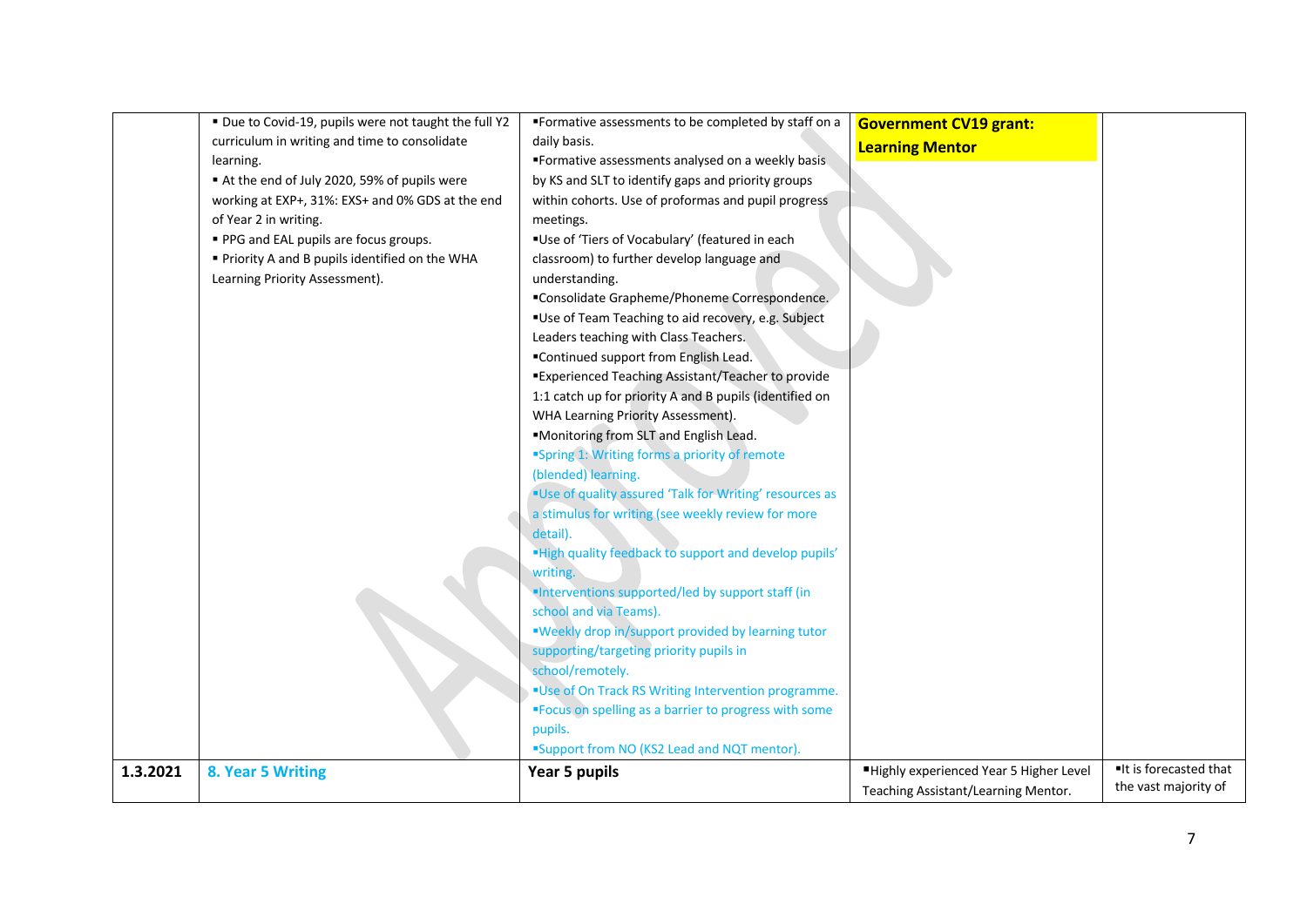|          | Deliver effective learning strategies and skills, taught<br>systematically to ensure the vast majority of pupils<br>meet/exceed national achievement benchmarks in<br>writing.<br>" Due to Covid-19, pupils were not taught the full Y4<br>curriculum in writing and time to consolidate and Y5<br>has been interrupted by additional school closures<br>in Spring 1 and part of Spring 2.<br>At the end of December 2020, data demonstrated<br>that 60% of pupils were working at the emerging<br>level or higher (which is the expectation at this point<br>in the year.<br>" Data upon return in March:<br>As of Spring 2, 62% of pupils are on track to<br>achieve expected or higher in writing with 92%<br>making expected or better progress.<br><b>Boys and EAL pupils are focus groups.</b><br>Priority A and B pupils identified on the WHA<br>Learning Priority Assessment). | "March - focus on key areas that are an identified<br>challenge to children to embed learning.<br>"Every second counts with learning to catch up and<br>keep up.<br>"English - Babcock Texts that Teach (supplemented<br>by Talk for writing).<br>"Formative assessments to be completed by staff on a<br>daily basis.<br>"Formative assessments analysed on a weekly basis<br>by KS and SLT to identify gaps and priority groups<br>within cohorts. Use of proformas and pupil progress<br>meetings.<br>"Use of 'Tiers of Vocabulary' (featured in each<br>classroom) to further develop language and<br>understanding.<br>"Embed grammar, punctuation and spelling into<br>writing composition.<br>"Continued support from English Lead.<br><b>Experienced Higher Level Teaching</b><br>Assistant/Learning Mentor 1:1 catch up for priority A<br>and B pupils (identified on WHA Learning Priority<br>Assessment).<br>"Monitoring from SLT and English Lead.<br>"Use of On Track RS Writing Intervention programme. | ■2 afternoons per week<br>■1 ½ terms: Spring 2 and Summer<br>"Target: 6 pupils<br><b>Trust Recovery Funding</b><br><b>Use Government CV19</b><br>grant/additional CV19 grant<br><b>Summer</b>                                                                                                                                         | pupils will<br>meet/exceed<br>national<br>achievement<br>benchmarks at the<br>end of the academic<br>year/end of Key<br>Stage Two.                              |
|----------|-----------------------------------------------------------------------------------------------------------------------------------------------------------------------------------------------------------------------------------------------------------------------------------------------------------------------------------------------------------------------------------------------------------------------------------------------------------------------------------------------------------------------------------------------------------------------------------------------------------------------------------------------------------------------------------------------------------------------------------------------------------------------------------------------------------------------------------------------------------------------------------------|-----------------------------------------------------------------------------------------------------------------------------------------------------------------------------------------------------------------------------------------------------------------------------------------------------------------------------------------------------------------------------------------------------------------------------------------------------------------------------------------------------------------------------------------------------------------------------------------------------------------------------------------------------------------------------------------------------------------------------------------------------------------------------------------------------------------------------------------------------------------------------------------------------------------------------------------------------------------------------------------------------------------------|---------------------------------------------------------------------------------------------------------------------------------------------------------------------------------------------------------------------------------------------------------------------------------------------------------------------------------------|-----------------------------------------------------------------------------------------------------------------------------------------------------------------|
| 9.9.2020 | 9. Year 6 Writing<br>Deliver effective learning strategies and skills, taught<br>systematically to ensure the vast majority of pupils<br>meet/exceed national achievement benchmarks in<br>writing.<br>" Due to Covid-19, pupils were not taught the full Y5<br>curriculum in writing and time to consolidate<br>learning.                                                                                                                                                                                                                                                                                                                                                                                                                                                                                                                                                              | Year 6 pupils<br>"September - focus on key areas that are an identified<br>challenge to children to embed learning.<br>"Every second counts with learning to catch up and<br>keep up.<br>"English - Babcock Texts that Teach (supplemented<br>by Talk for writing).<br>"Formative assessments to be completed by staff on a<br>daily basis.                                                                                                                                                                                                                                                                                                                                                                                                                                                                                                                                                                                                                                                                           | "Learning Tutor to provide 1:1 catch up<br>for priority A and B pupils (identified on<br>WHA Learning Priority Assessment).<br>"2 afternoons per week.<br>"3 terms (Autumn, Spring and Summer)<br>"Target 8 pupils.<br>"Purchase of writing interventions<br>materials (Rising Stars On Track English:<br><b>Writing and Grammar)</b> | It is forecasted that<br>67% of pupils will<br>meet/exceed<br>national<br>achievement<br>benchmarks in<br>writing at the end of<br>Key Stage Two (Year<br>Six). |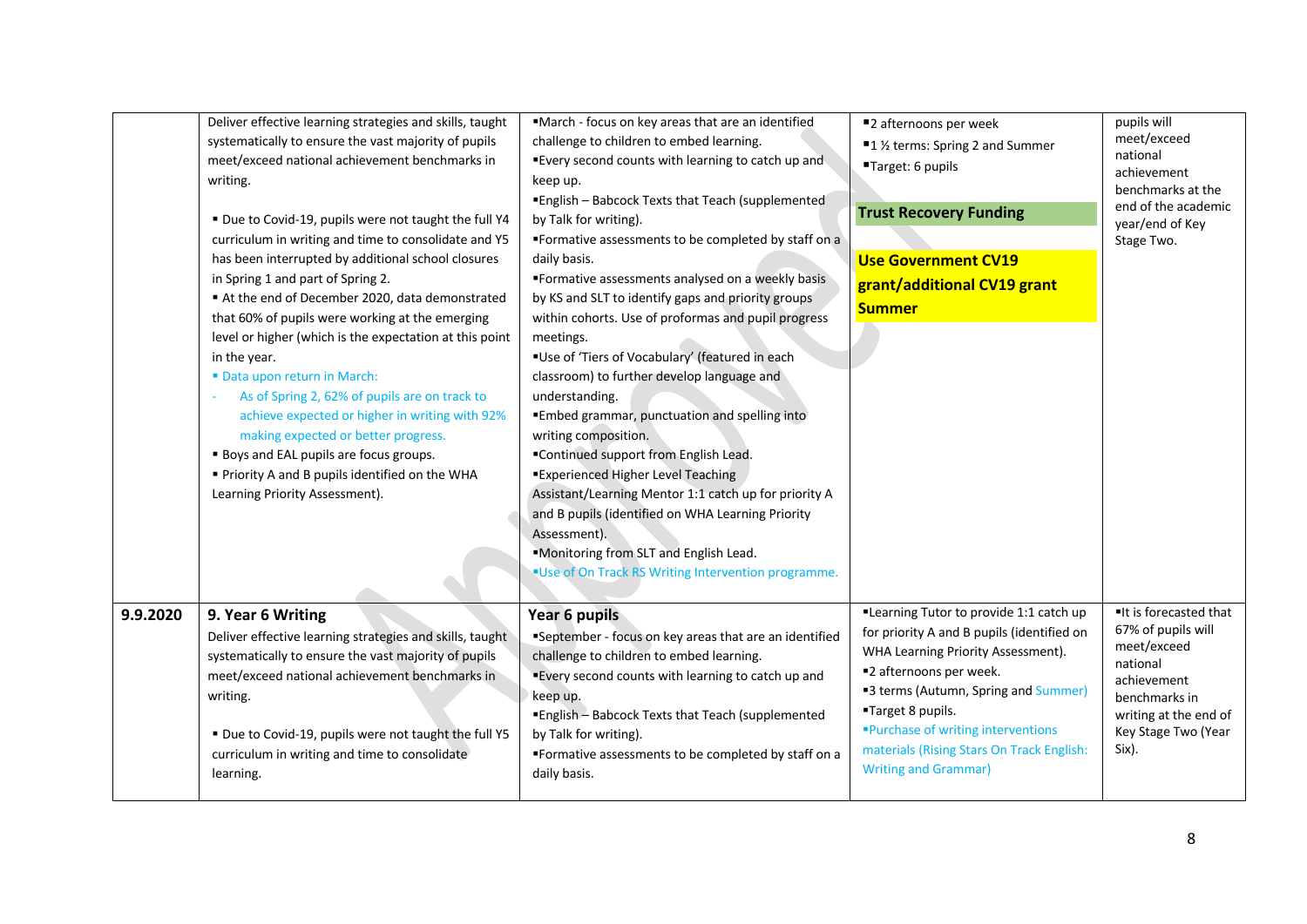|          | At the end of July 2020, 43% of pupils were<br>working at EXP+, 11%: EXS+ and 0% GDS at the end<br>of Year 5 in writing.<br><b>Boys and PPG pupils are focus groups.</b><br>" Priority A and B pupils identified on the WHA<br>Learning Priority Assessment. | "Formative assessments analysed on a weekly basis<br>by KS and SLT to identify gaps and priority groups<br>within cohorts. Use of proformas and pupil progress<br>meetings.<br>"Use of 'Tiers of Vocabulary' (featured in each<br>classroom) to further develop language and<br>understanding.<br>"Embed grammar, punctuation and spelling into<br>writing composition.<br>"Class taught by English Lead.<br>"Learning Tutor to provide 1:1 catch up for priority A                                                                                                                                                                                                                                                                  | <b>Trust Recovery Funding</b><br><b>Government CV19 grant</b><br><b>Use Government CV19</b><br>grant/additional Government<br><b>CV19 grant Summer</b>                                                         |                                                                                                              |
|----------|--------------------------------------------------------------------------------------------------------------------------------------------------------------------------------------------------------------------------------------------------------------|--------------------------------------------------------------------------------------------------------------------------------------------------------------------------------------------------------------------------------------------------------------------------------------------------------------------------------------------------------------------------------------------------------------------------------------------------------------------------------------------------------------------------------------------------------------------------------------------------------------------------------------------------------------------------------------------------------------------------------------|----------------------------------------------------------------------------------------------------------------------------------------------------------------------------------------------------------------|--------------------------------------------------------------------------------------------------------------|
|          |                                                                                                                                                                                                                                                              | and B pupils (identified on WHA Learning Priority<br>Assessment).<br>"Monitoring from SLT and English Lead.<br>"Spring 1: Writing forms a priority of remote<br>(blended) learning. Use of quality assured 'Talk for<br>Writing' resources as a stimulus for writing (see<br>weekly review for more detail).<br>"High quality feedback to support and develop pupils'<br>writing.<br>"Interventions supported/led by support staff (in<br>school and via Teams).<br>"Weekly drop in/support provided by learning tutor<br>supporting/targeting priority pupils in<br>school/remotely.<br>"Purchase of writing interventions materials to make<br>accelerated progress (Rising Stars On Track English:<br><b>Writing and Grammar)</b> |                                                                                                                                                                                                                |                                                                                                              |
| 9.9.2020 | 10. Year 6 Maths<br>Deliver effective learning strategies and skills, taught<br>systematically to ensure the vast majority of pupils<br>meet/exceed national achievement benchmarks in<br>maths.                                                             | Year 6 pupils<br>"September - focus on key areas that are an identified<br>challenge to children to embed learning.<br>"Every second counts with learning to catch up and<br>keep up.                                                                                                                                                                                                                                                                                                                                                                                                                                                                                                                                                | "Teacher/Learning Mentor to provide<br>1:1 pre-teaching for priority A and B<br>pupils (identified on WHA Learning<br>Priority Assessment).<br>■2 afternoons per week.<br>"3 terms: Autumn, Spring and Summer. | It is forecasted that<br>74% of pupils will<br>meet/exceed<br>national<br>achievement<br>benchmarks in maths |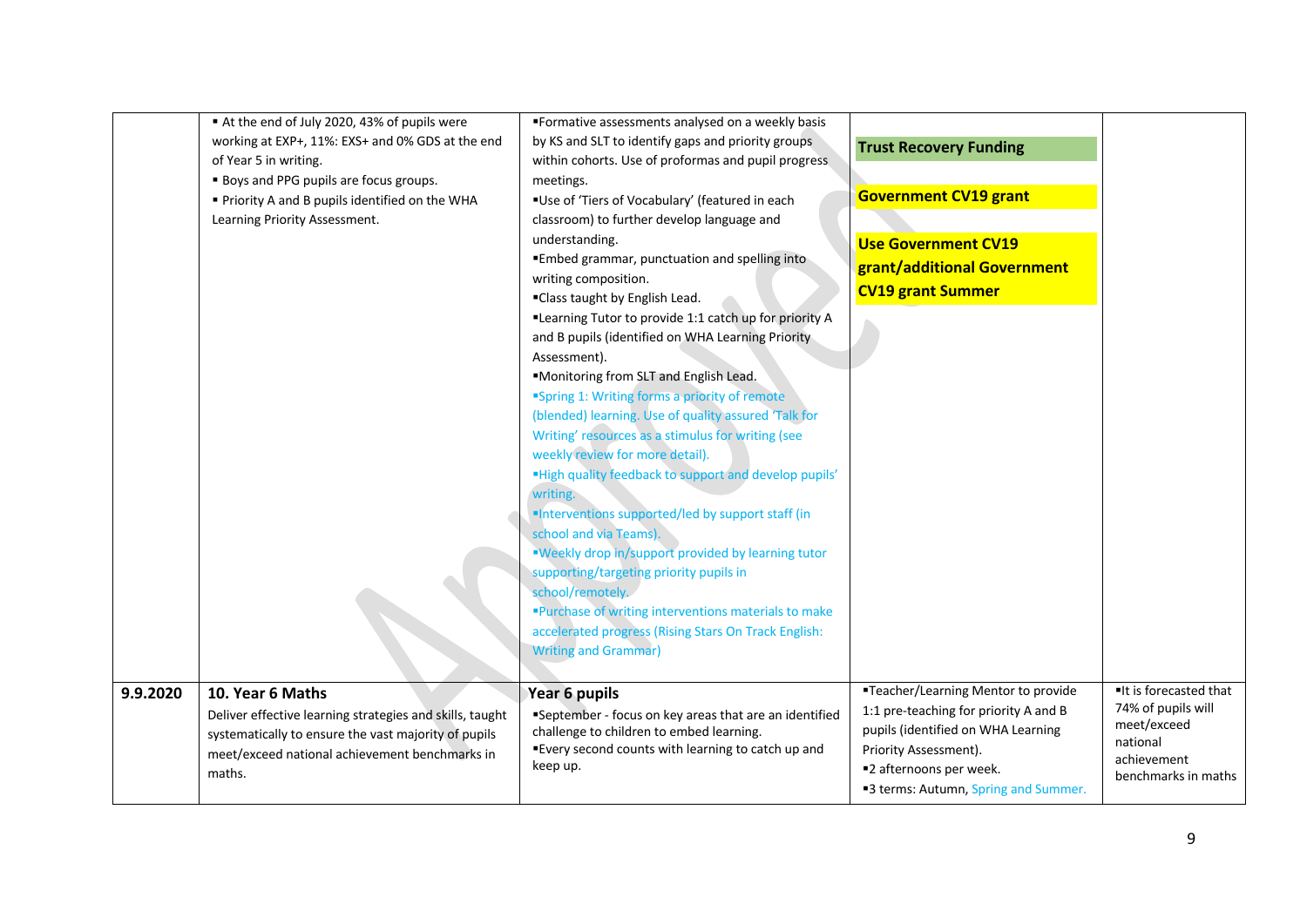|          | " Due to Covid-19, pupils were not taught the full Y5<br>curriculum in maths and time to consolidate<br>learning.<br>At the end of July 2020, 60% of pupils were<br>working at EXP+, 21%: EXS+ and 0% GDS at the end<br>of Year 5 in maths.<br>As of Autumn 2, 78% of pupils were working at<br>emerging (which is the expectation for this point in<br>the year) or higher in Maths with 88% making<br>expected or better progress.<br>" Year 6 completed SATs papers in December and<br>37% achieved the expected standard with 0% GDS in<br>Maths. It is expected at Maths will be lower at this<br>point in the year due to curriculum coverage.<br>" Data upon return in March:<br>37% have achieved the EXS standard in a Maths<br>SATs paper.<br>64% of pupils are on track to achieve the EXS<br>standard (target 74%).<br>Girls and PPG pupils are focus groups.<br>Priority A and B pupils identified on the WHA<br>Learning Priority Assessment). | ■Maths - White Rose recovery curriculum units to be<br>followed. Incorporate WR PPTs into own PPTs and use<br>of Flashback 4.<br>"Use fluency sessions to recap key number facts.<br>"Focus on maths problem solving as this may well be<br>a significant learning gap issue left over from remote<br>learning provision.<br>"Formative assessments to be completed by staff on a<br>daily basis.<br>"Formative assessments analysed on a weekly basis"<br>by KS and SLT to identify gaps and priority groups<br>within cohorts. Use of proformas and pupil progress<br>meetings.<br>"Use of Team Teaching to aid recovery, e.g. Subject<br>Leaders teaching with Class Teachers.<br>"Monitoring from SLT and Maths Lead.<br>"Spring 1: Maths forms a priority of remote (blended)<br>learning, including daily live lessons.<br>" Use of quality assured 'White Rose' resources for<br>remote (blending) maths learning.<br>"High quality feedback to support and develop pupils'<br>maths.<br>"Interventions supported/led by support staff (in<br>school and via Teams).<br>"Weekly drop in/support provided by learning tutor<br>supporting/targeting priority pupils in<br>school/remotely.<br>"Promotion and free access to Times Tables Rock<br>Stars. | "Target 6 pupils.<br><b>Trust Recovery Funding</b>                                                                                                                                                                           | at the end of Key<br>Stage Two (Year Six).                                                                                    |
|----------|--------------------------------------------------------------------------------------------------------------------------------------------------------------------------------------------------------------------------------------------------------------------------------------------------------------------------------------------------------------------------------------------------------------------------------------------------------------------------------------------------------------------------------------------------------------------------------------------------------------------------------------------------------------------------------------------------------------------------------------------------------------------------------------------------------------------------------------------------------------------------------------------------------------------------------------------------------------|---------------------------------------------------------------------------------------------------------------------------------------------------------------------------------------------------------------------------------------------------------------------------------------------------------------------------------------------------------------------------------------------------------------------------------------------------------------------------------------------------------------------------------------------------------------------------------------------------------------------------------------------------------------------------------------------------------------------------------------------------------------------------------------------------------------------------------------------------------------------------------------------------------------------------------------------------------------------------------------------------------------------------------------------------------------------------------------------------------------------------------------------------------------------------------------------------------------------------------------------------------------|------------------------------------------------------------------------------------------------------------------------------------------------------------------------------------------------------------------------------|-------------------------------------------------------------------------------------------------------------------------------|
| 9.9.2020 | 11. Year 5 Maths<br>Deliver effective learning strategies and skills, taught<br>systematically to ensure the vast majority of pupils<br>meet/exceed national achievement benchmarks in<br>maths.                                                                                                                                                                                                                                                                                                                                                                                                                                                                                                                                                                                                                                                                                                                                                             | Year 5 pupils<br>"March - focus on key areas that are an identified<br>challenge to children to embed learning.<br>"Every second counts with learning to catch up and<br>keep up.                                                                                                                                                                                                                                                                                                                                                                                                                                                                                                                                                                                                                                                                                                                                                                                                                                                                                                                                                                                                                                                                             | "Teacher (HoS to cover Year 5 to<br>provide release time) to provide 1:1 pre-<br>teaching for priority A and B pupils<br>(identified on WHA Learning Priority<br>Assessment).<br>■2 afternoons per week.<br>■1 term: Summer. | It is forecasted that<br>the vast majority of<br>pupils will<br>meet/exceed<br>national<br>achievement<br>benchmarks in maths |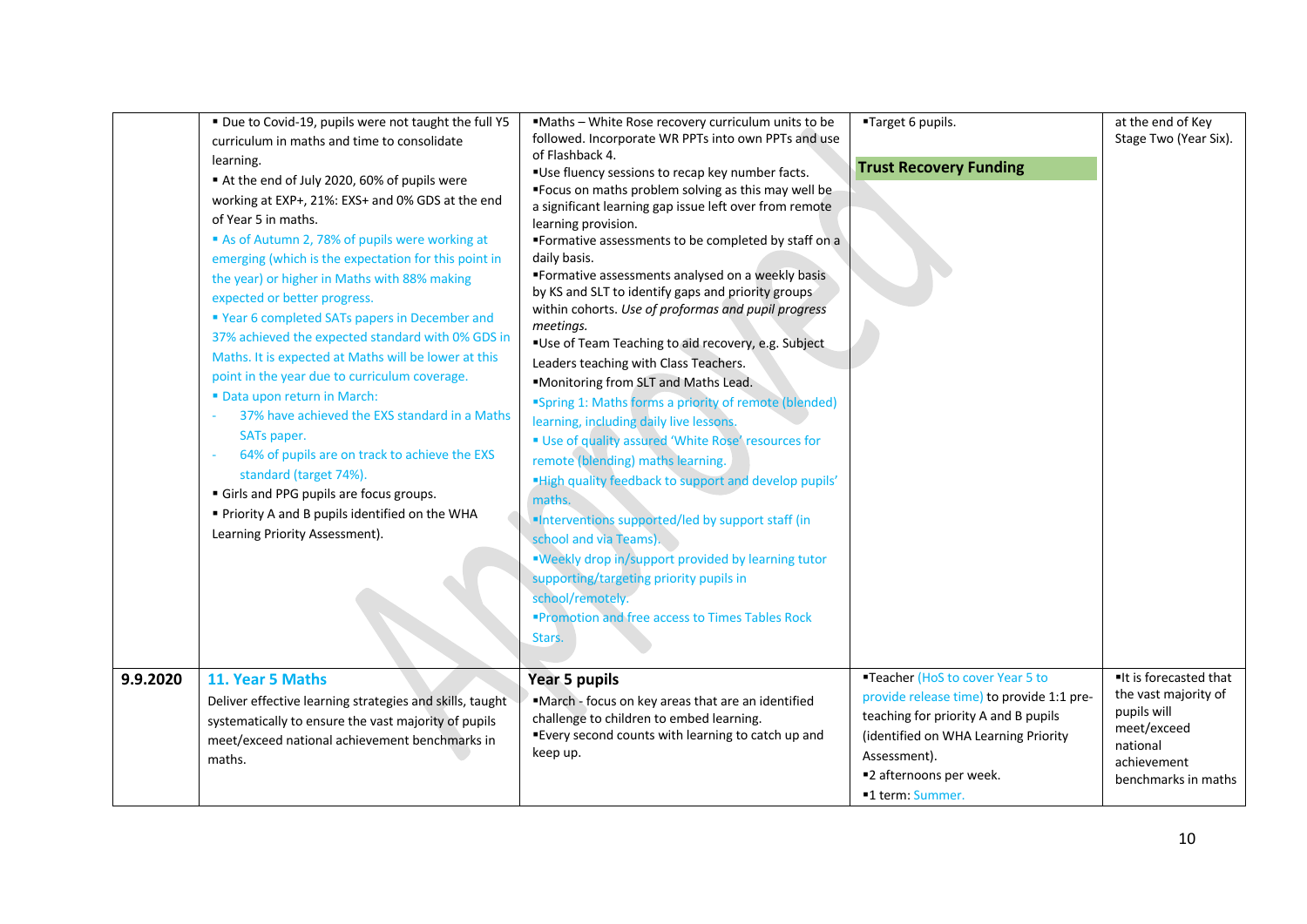|          | " Due to Covid-19, pupils were not taught the full Y4<br>curriculum in maths and time to consolidate<br>learning.<br>As of Spring 2, 63% of pupils are working at<br>expected progressing (which is the expectation for<br>this point in the year) or higher in Maths with 84%<br>making expected or better progress.<br><b>Boys and EAL pupils are focus groups.</b><br>Priority A and B pupils identified on the WHA<br>Learning Priority Assessment).                                                                                                                                                   | "Maths - White Rose recovery curriculum units to be<br>followed. Incorporate WR PPTs into own PPTs and use<br>of Flashback 4.<br>"Use fluency sessions to recap key number facts.<br>"Focus on maths problem solving as this may well be<br>a significant learning gap issue left over from remote<br>learning provision.<br>"Formative assessments to be completed by staff on a<br>daily basis.<br>"Formative assessments analysed on a weekly basis<br>by KS and SLT to identify gaps and priority groups<br>within cohorts. Use of proformas and pupil progress<br>meetings.<br>"Monitoring from SLT and Maths Lead.                                                                                                                                                                                                                                                                                                                                                                                               | "Target 6 pupils.                                                                                                                                                                                                                                                                                                                                                                                                                                                   | at the end of Key<br>Stage Two (Year Six).                                                                                                     |
|----------|------------------------------------------------------------------------------------------------------------------------------------------------------------------------------------------------------------------------------------------------------------------------------------------------------------------------------------------------------------------------------------------------------------------------------------------------------------------------------------------------------------------------------------------------------------------------------------------------------------|------------------------------------------------------------------------------------------------------------------------------------------------------------------------------------------------------------------------------------------------------------------------------------------------------------------------------------------------------------------------------------------------------------------------------------------------------------------------------------------------------------------------------------------------------------------------------------------------------------------------------------------------------------------------------------------------------------------------------------------------------------------------------------------------------------------------------------------------------------------------------------------------------------------------------------------------------------------------------------------------------------------------|---------------------------------------------------------------------------------------------------------------------------------------------------------------------------------------------------------------------------------------------------------------------------------------------------------------------------------------------------------------------------------------------------------------------------------------------------------------------|------------------------------------------------------------------------------------------------------------------------------------------------|
| 9.9.2020 | 12. Year 4 Multiplication Check<br>Deliver effective learning strategies and skills, taught<br>systematically to ensure the vast majority of pupils<br>meet national achievement benchmarks in the Y4<br>Multiplication Check.<br>" Due to Covid-19, pupils were not taught the full Y3<br>curriculum in maths and time to consolidate<br>learning.<br>At the end of July 2020, 60% of pupils were<br>working at EXP+, 21%: EXS+ and 0% GDS at the end<br>of Year 3 in maths.<br>Girls and PPG pupils are focus groups.<br>Priority A and B pupils identified on the WHA<br>Learning Priority Assessment). | Year 4 pupils<br>"Every second counts with learning to catch up and<br>keep up.<br>"Regular multiplication practice with daily focused<br>sessions for identified pupils.<br>"Maths - White Rose recovery curriculum units to be<br>followed. Incorporate WR PPTs into own PPTs and use<br>of Flashback 4.<br>"Use fluency sessions to recap key number facts.<br>. Formative assessments to be completed by staff on a<br>daily basis.<br>"Formative assessments analysed on a weekly basis<br>by KS and SLT to identify gaps and priority groups<br>within cohorts. Use of proformas and pupil progress<br>meetings.<br>"Use of Team Teaching to aid recovery, e.g. Subject<br>Leaders teaching with Class Teachers.<br>"Learning Tutor to provide 1:1 daily multiplication<br>practice for priority A and B pupils (identified on WHA<br>Learning Priority Assessment).<br>"Monitoring from SLT and Maths Lead.<br>"Spring 1: Maths forms a priority of remote (blended)<br>learning, including daily live lessons. | "Learning Tutor to provide 1:1 daily<br>multiplication practice for priority A and<br>B pupils (identified on WHA Learning<br>Priority Assessment).<br>"Daily in morning sessions.<br>"3 terms (Autumn, Spring and Summer).<br>"Target 6 pupils on a half-termly basis<br>then review.<br>■Purchased 3 additional IPads to<br>support daily multiplication practice.<br><b>Government CV19 grant:</b><br><b>Learning Mentor</b><br><b>Use Government CV19 grant</b> | ■It is forecasted that<br>86% of pupils will<br>meet national<br>achievement<br>benchmarks in the<br>Multiplication check<br>at the end of Y4. |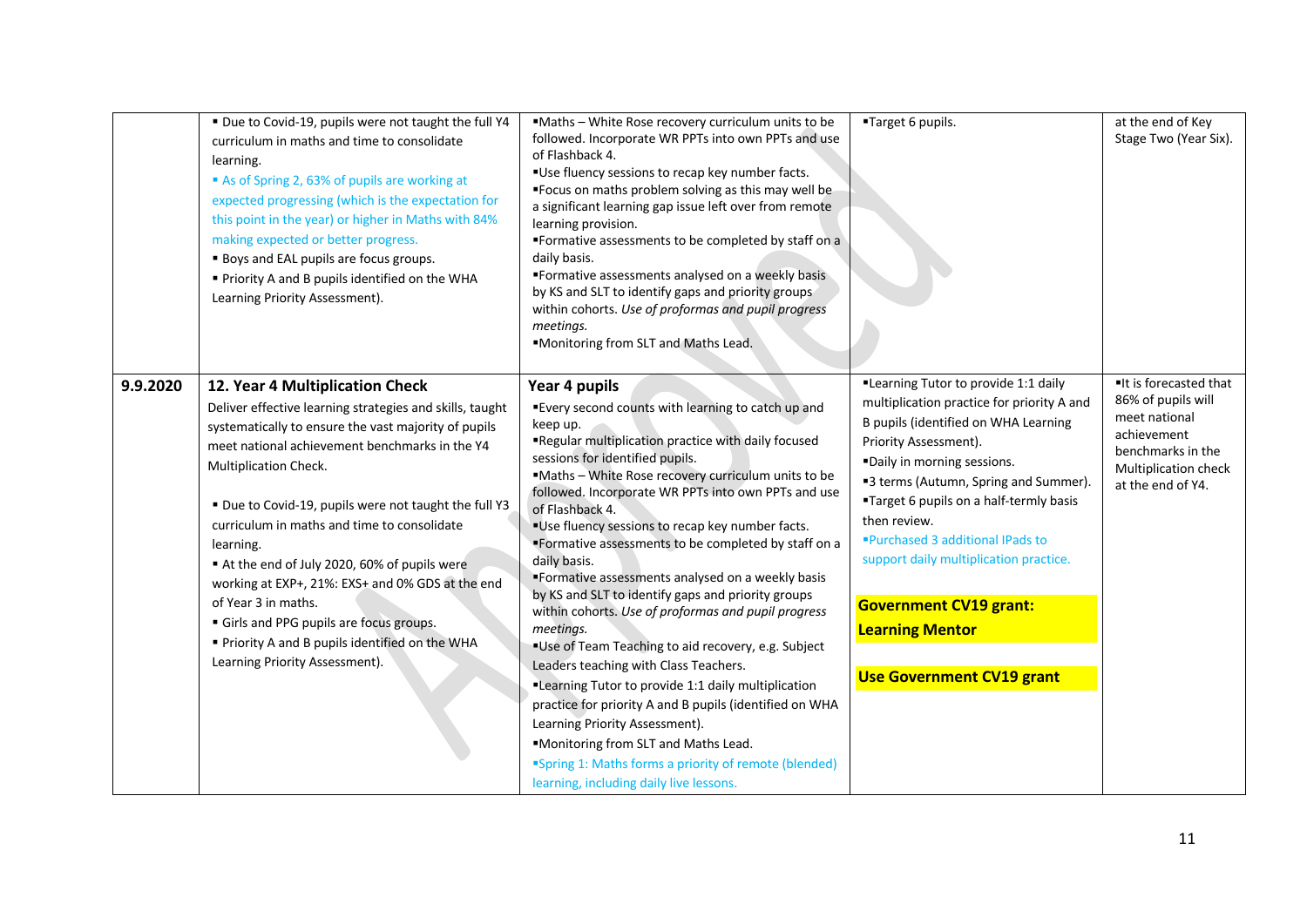|                                                                                                                                                                                                                                                                                                                                                                                                                                                                                                                                                                                                                                                                                                                 | " Use of quality assured 'White Rose' resources for<br>remote (blending) maths learning.<br>"High quality feedback to support and develop pupils'<br>maths.<br>"Interventions supported/led by support staff (in<br>school and via Teams).<br>"Weekly drop in/support provided by learning tutor<br>supporting/targeting priority pupils in<br>school/remotely.<br>"Promotion and free access to Times Tables Rock<br>Stars.<br>"Purchased 3 additional IPads to support daily<br>multiplication practice.                                                                                                                                                                                                                                                                                |                                                                                                                                                                                                                                                                                                                                                                                                                                                                                                             |                                                                                              |
|-----------------------------------------------------------------------------------------------------------------------------------------------------------------------------------------------------------------------------------------------------------------------------------------------------------------------------------------------------------------------------------------------------------------------------------------------------------------------------------------------------------------------------------------------------------------------------------------------------------------------------------------------------------------------------------------------------------------|-------------------------------------------------------------------------------------------------------------------------------------------------------------------------------------------------------------------------------------------------------------------------------------------------------------------------------------------------------------------------------------------------------------------------------------------------------------------------------------------------------------------------------------------------------------------------------------------------------------------------------------------------------------------------------------------------------------------------------------------------------------------------------------------|-------------------------------------------------------------------------------------------------------------------------------------------------------------------------------------------------------------------------------------------------------------------------------------------------------------------------------------------------------------------------------------------------------------------------------------------------------------------------------------------------------------|----------------------------------------------------------------------------------------------|
| 9.9.2020<br>13. EYFS/Year 1 Transition<br>Support the transition from EYFS to Key Stage One<br>through a continuous provision approach to ensure<br>the vast majority of pupils meet/exceed national<br>achievement benchmarks in reading, writing and<br>maths.<br>" Due to Covid-19, pupils were not able to be<br>provided with a range of opportunities to achieve a<br>Good Level of Development.<br><b>Elmited transition opportunities.</b><br>At the end of July 2020, 78% of pupils were<br>working at 40-60 secure+, 46%: Expected<br>emerg/dev: 54% and 0% Expected secure+ for a<br>good level of development.<br>" Priority A and B pupils identified on the WHA<br>Learning Priority Assessment). | Year 1 pupils<br>A more EYFS approach to support transition in Year<br>1.<br>"A well-organised learning environment to enable<br>continuous provision.<br>"Develop the outdoor area to promote continuous<br>provision in the outdoors.<br>"Purchase of resource to support this approach.<br>"Effective use of Evidence Me for formative<br>assessment.<br>"Continued support from EYFS Lead and CPD<br>opportunities.<br>"Monitoring from SLT, EYFS Lead and AIO.<br>"Spring 1: Phonics/reading forms a priority of remote<br>(blended) learning. Focus for 'live' lessons and is<br>supported with daily reading opportunities, pre-<br>recorded videos and interventions (see weekly review<br>for more detail).<br>"Interventions led by support staff (in school and via<br>Teams). | ■A teaching assistant to support<br>continuous provision in the afternoons<br>including the use of the outdoor area<br>(not able to free flow due to the layout<br>of the building)<br>"TA would relieve experience Year 1 TA<br>to deliver 1:1 phonic interventions<br>(costs included in priority 2).<br>■2/3 terms: Autumn, Spring and<br>Summer<br>■3/4 afternoons per week<br>Resources to be purchased to<br>maximise learning opportunities in the<br>outdoor area.<br><b>Trust Recovery Funding</b> | ■100% progress<br>targeted for Year 1<br>pupils in<br>phonics/reading,<br>writing and maths. |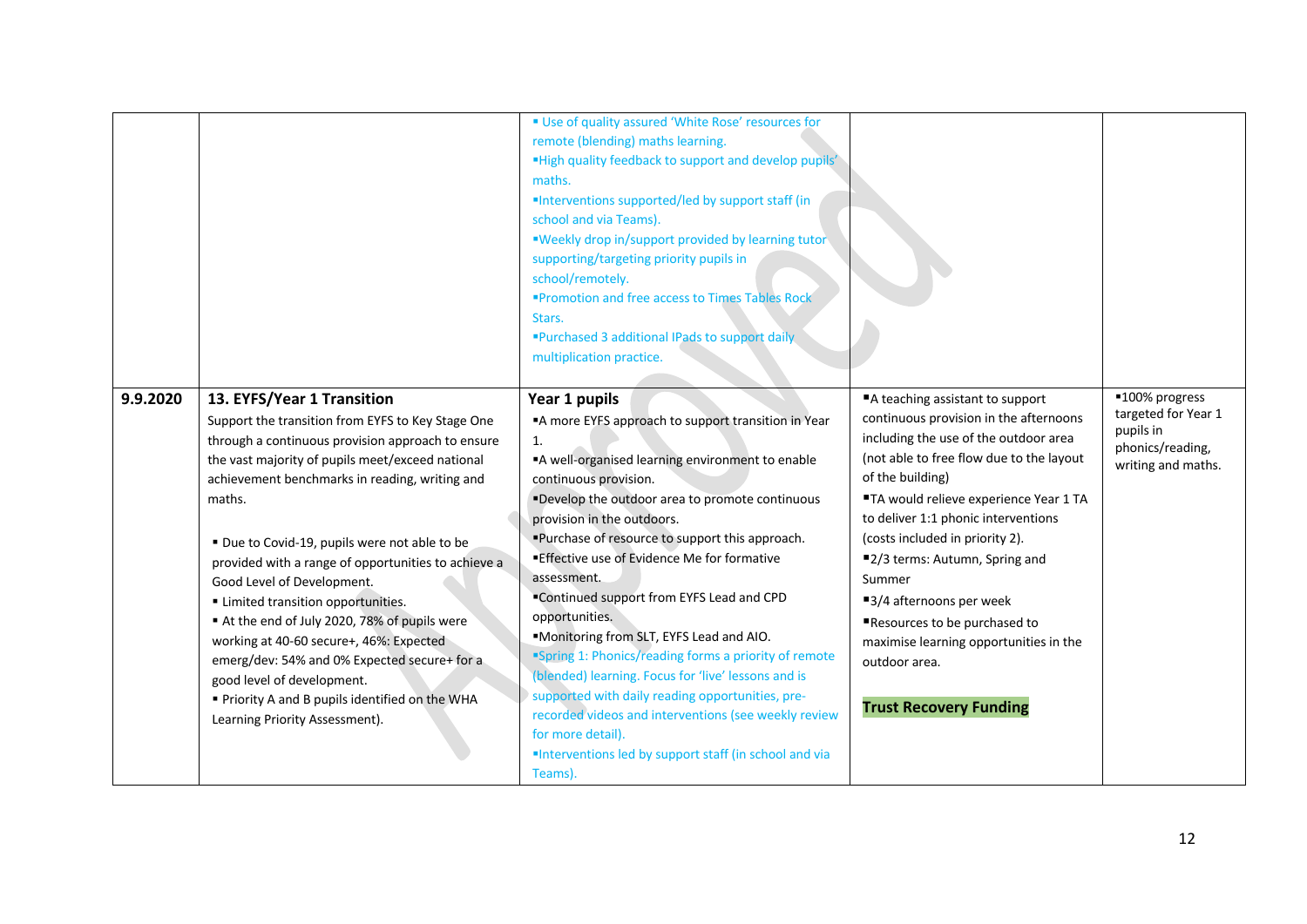|          |                                                                                                                                                                                     | "Weekly grid and assignments set on weekly grid<br>provides opportunities for a wide range of curriculum<br>areas (with an EYFS/Year 1 approach).<br>"Development of planning formats to support<br>transition from YF to Y1: weekly overview and<br>objective level planning.                                                                                                                                                                                                                                                                                                                                                                                                                                                                                                                                                                                                                                                                                                                                                                                                                                                                                                                                                                       |                                                                                                                                                                                                                                                                                                                                                                                                                                                                                                                                                                            |                                                                         |
|----------|-------------------------------------------------------------------------------------------------------------------------------------------------------------------------------------|------------------------------------------------------------------------------------------------------------------------------------------------------------------------------------------------------------------------------------------------------------------------------------------------------------------------------------------------------------------------------------------------------------------------------------------------------------------------------------------------------------------------------------------------------------------------------------------------------------------------------------------------------------------------------------------------------------------------------------------------------------------------------------------------------------------------------------------------------------------------------------------------------------------------------------------------------------------------------------------------------------------------------------------------------------------------------------------------------------------------------------------------------------------------------------------------------------------------------------------------------|----------------------------------------------------------------------------------------------------------------------------------------------------------------------------------------------------------------------------------------------------------------------------------------------------------------------------------------------------------------------------------------------------------------------------------------------------------------------------------------------------------------------------------------------------------------------------|-------------------------------------------------------------------------|
| 17.11.20 | 14. Visible Learning (Metacognition)<br>Fully implement Visible Learning strategies<br>effectively with a focus on metacognition to support<br>positive gains in learning outcomes. | <b>All pupils</b><br>"Complete RAG rating against VL areas to identify<br>current strengths and weaknesses.<br>"Staff to continue attending VL CPD and new teachers<br>to attend training.<br>"Action plan to be devised with a focus on<br>metacognition.<br>"Metacognition strategies to be modelled to the<br>children and embedded within provision in order for<br>pupils to begin using them independently.<br>■Metacognition strategies to be updated on<br>knowledge and skills organisers to ensure there is<br>progression and regular opportunities.<br>"Learning environments to support Visible Learning<br>and for pupils to become independent learners.<br>"Spring 1: Promotion of the visible learning sails<br>through daily learning.<br>"High quality feedback via Teams both in verbal and<br>written form.<br>"Daily 'live' lessons include time for reflecting on<br>learning, next steps and feedback.<br>"Weekly reflection time on visible learning sails.<br>"Promotion of visible learning sails included in weekly<br>themed assemblies.<br>"Weekly celebration assembly where pupils are<br>rewarded with virtual certificates for displaying the<br>learning sails.<br>"Involvement within the world wide conference. | "Visible Learning Coaches to devise<br>action plan with a focus on<br>metacognition.<br>"Regular CPD delivered by AIO, HoS and<br>VL Coaches.<br>Supporting coach in the absence of a<br>VL Coach.<br>"Learning environment walk completed<br>with a focus on VL strategies and pupils<br>becoming more independent learners.<br>"VL Coaches to monitor the use of<br>feedback with remote learning.<br>"Use of pupil voice (including video<br>recordings).<br>"Forms basis of HoS's NPQH Project One<br>(with a focus on writing).<br>Cover for VL CPD and release time. | ■100% of pupils<br>making progress in<br>reading, writing and<br>maths. |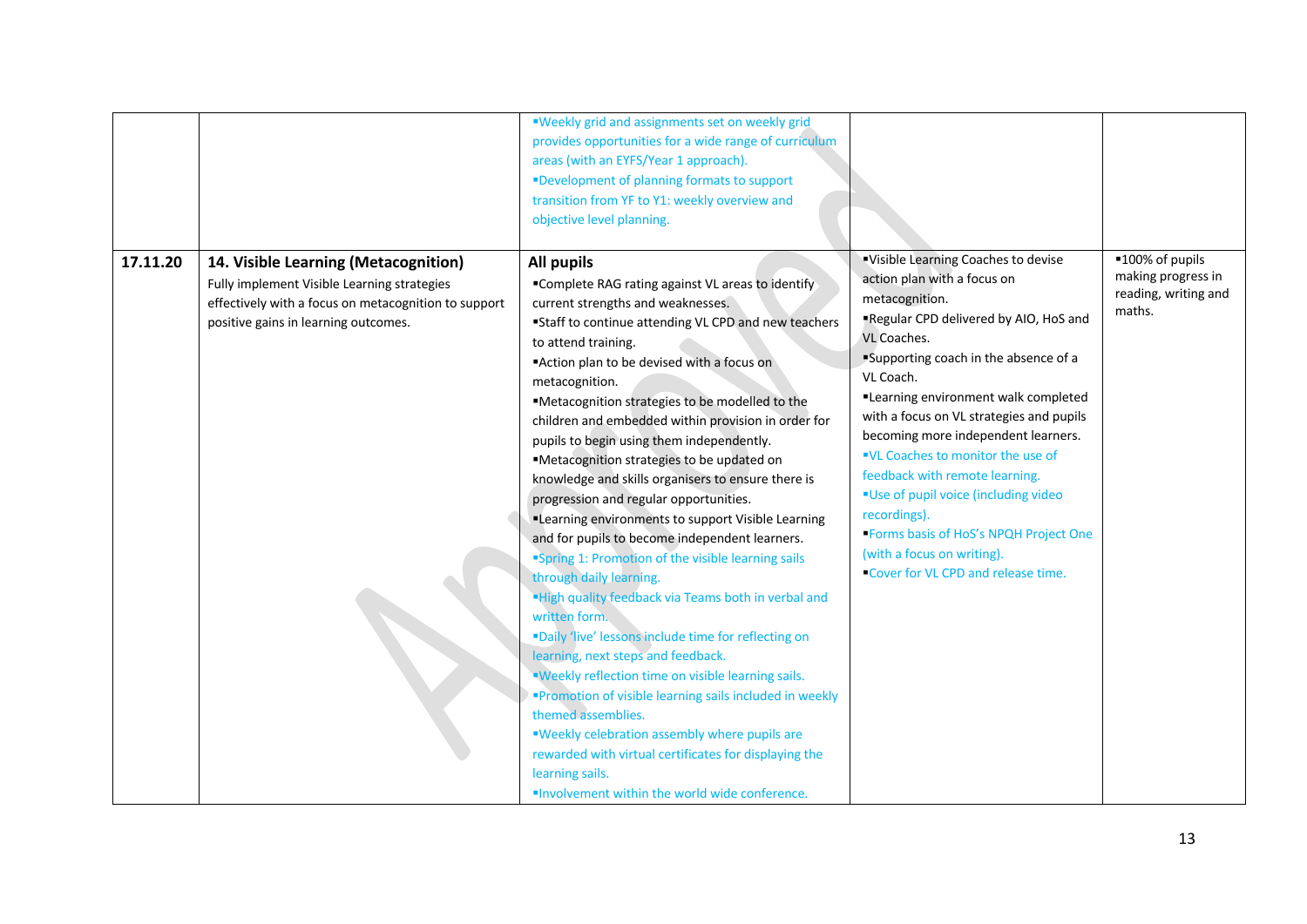| ■ Use of pupil voice (including video recordings).<br>"VL Scoping review completed by AIO.<br>■Development of whole school VL and metacognition<br>strategies progression map. |  |
|--------------------------------------------------------------------------------------------------------------------------------------------------------------------------------|--|
| <b>Stakeholder surveys.</b>                                                                                                                                                    |  |

#### **School requested:**

Government CV19 Grant Total: £16,240 Forecasted additional Government CV19 Grant Total: £6,000

# Trust Recovery funding granted: £7,144

## **Trust Recovery Funding - Provisionally Agreed – 15th Sept 2020**

- § Following review of the draft WHA Recovery Schedule by the Trust SI Operations panel (WH/NS/JC) agreed the priority provision/resources marked green above can be put into immediate practice to support the schools wider catch- up programme.
- § The expectation is the school use any additional Trust Funding to deliver *'High Intensity, Short Duration'* catch up learning provision in line with previously issued Trust Curriculum Guidance.
- § The Trust will provide an additional Recovery Schedule funding amount of **£7144** to WHA for the **Autumn Term** increased learning provision identified as green on this Recovery Schedule Plan.
- § This amount is in addition to the allocated school annual budget and income and is additional to the DfE CV19 Catch-Up Funding amount as listed on the Recovery schedule. This DfE CV-19 Grant can be used to fulfil any additional provision listed on this schedule not covered by the Trust Recovery Fund.
- Catch-up provision funded from the DfE Catch-Up Grant must comply with the spending parameters outlined in the DfE Guidance on the use of this grant.
- Note the Trust will review effectiveness of the additional recovery catch-up provision over the course of the Autumn Term through the Trust SI Officers monitoring programme.

# **IMPORTANT NOTE:**

*Funding Stream 1*: **Government (DfE) CV19 Catch-up Grant** - This is made to all schools are should be used for additional learning opportunities as specified in the CV19 grant guidance which was sent out to all schools in July. We would anticipate additional tutoring or staffing costs for catch-up group work would come from this funding. The amount of the grant is dependent on school size and is a set amount